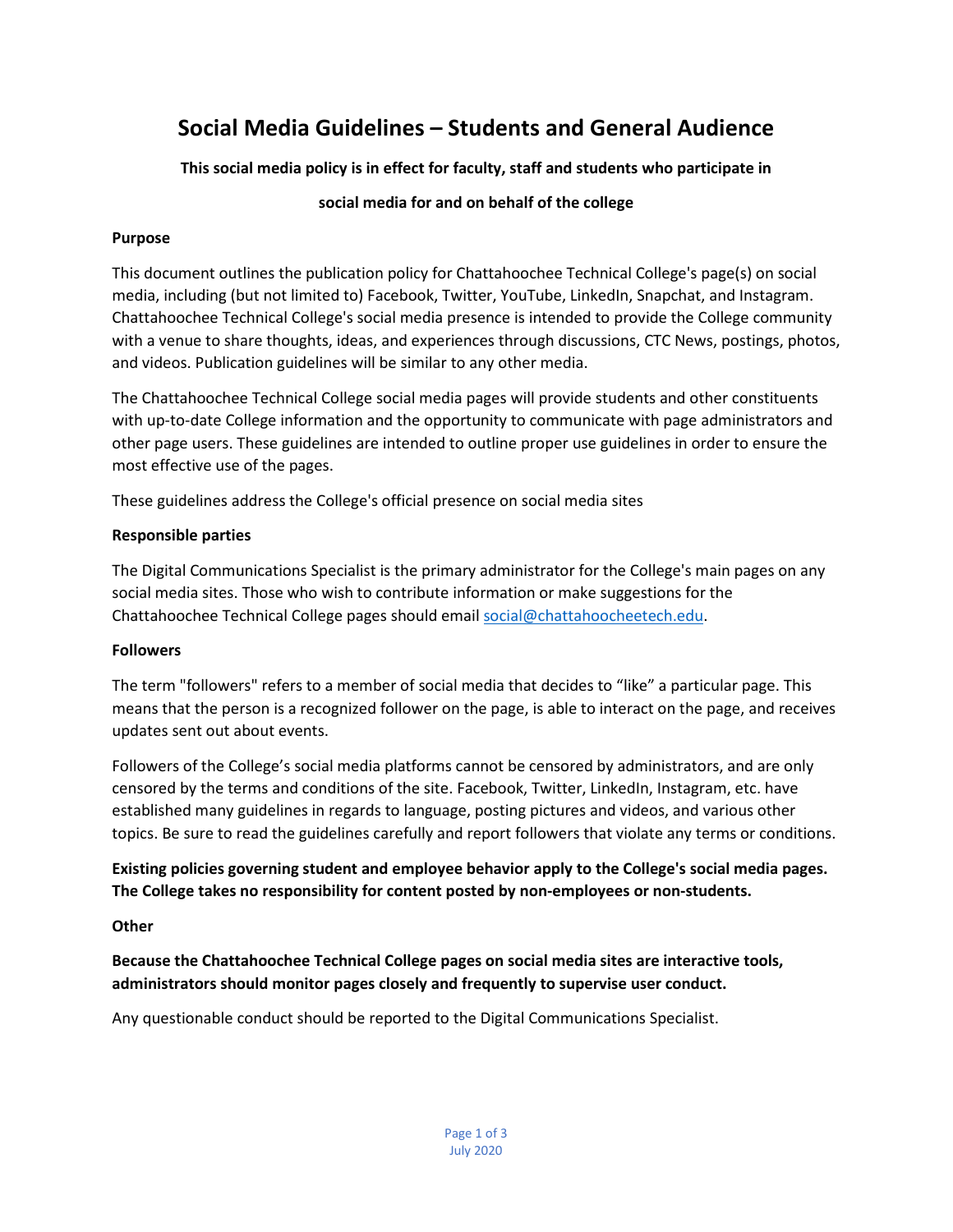### **Social Media Posting Policies, including Personal Sites**

Chattahoochee Technical College has created several accounts on social networking sites to engage with all current and new community members while encouraging a dynamic conversation about news, events, and topics of interest to the Chattahoochee Technical College community. In doing so, Chattahoochee Technical College respects First Amendment rights and embraces free speech values. Our goal is to encourage free speech on Chattahoochee Technical College related social networking site(s), as well as to promote community values and ideals.

For these reasons, the contents of the Chattahoochee Technical College social media pages, and other areas available for posts are a combination of content submitted by individual administrators of the Chattahoochee Technical College page(s) and individual Facebook members (Chattahoochee Technical College students, faculty, staff, alumni, and community members). Content submitted by individuals does not in any way reflect the opinions or policies of the College. **No one is authorized to use the Chattahoochee Technical College name to promote any opinion, product, cause, or political candidate.**

Please be aware that all content and posts are bound by the Facebook Terms of Use Code of Conduct and the Chattahoochee Technical College Computer Use Policy. In addition, Chattahoochee Technical College reserves the right to block or remove the content of any post that violates campus policies, including but not limited to harassing, threatening, or profane language aimed at creating a hostile or intimidating environment. Content may be removed at any time without prior notice for any reason deemed to be in the College's best interest. Both in professional and institutional roles, employees and students should follow the same behavioral standards online as they would elsewhere. The same laws, professional expectations and guidelines for interacting with students, parents, alumni, donors, media and other college constituents apply online and offline. Employees and student-representatives of the school are personally liable for anything they post to social media sites.

**Posts Containing Photos**: These will not be accepted unless specifically requested by an authorized representative of the college for a contest or other college-related purpose. In these instances, pictures will be reviewed and will not be posted if deemed inappropriate.

#### **Chattahoochee Technical College also observes the following policies:**

**Comments/Wall postings**: Any comment or post deemed inappropriate by Chattahoochee Technical College administrators due to harassing or threatening language, slander or profanity will be removed from the wall without prior notice. Chattahoochee Technical College reserves the right to block posts from individuals who violate this policy. In addition, we will also remove any posts violating FERPA or the student right to confidentiality. **Employees or students who share confidential information do so at the risk of disciplinary action or termination**. Please be aware that we cannot immediately review every comment posted on the page.

Posts are to be used only for noncommercial purposes. You may not solicit funds or promote commercial entities. Do not use the Chattahoochee Technical College logo or any other college images or iconography on personal social media sites. Do not use Chattahoochee Technical College's name to promote a product, cause or political party or candidate.